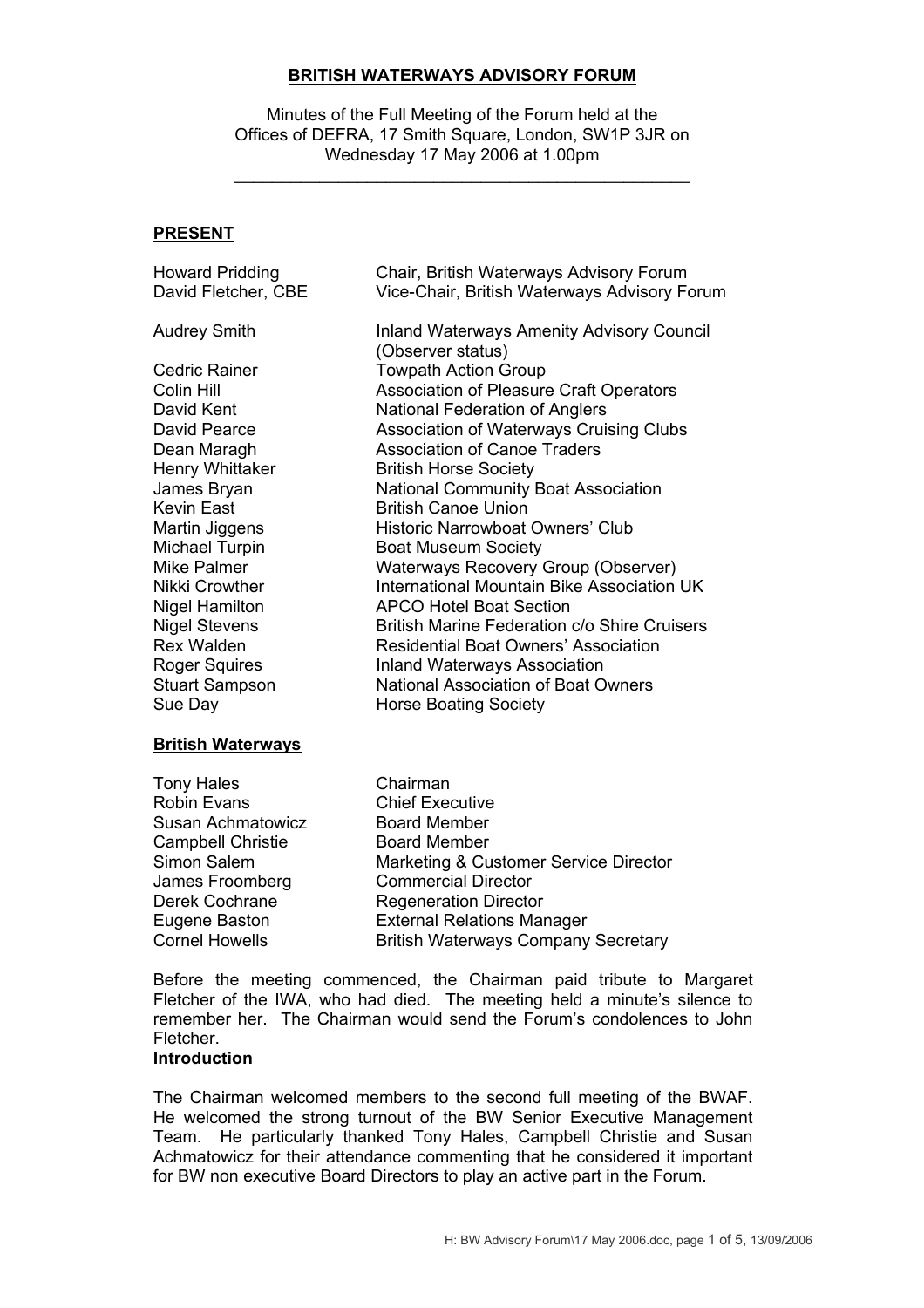## **1. MINUTES OF THE FULL MEETING HELD ON 11 OCTOBER 2005**

Following a proposal by David Fletcher, which was seconded by Henry Whittaker, the Minutes of the previous Full Meeting were approved.

#### **2. MATTERS ARISING**

On membership applications (Minute 3) the Chairman confirmed that both Sea and Water and the Association of Canoe Traders had been admitted as members of the Forum.

Following a suggestion by Susan Achmatowicz, it was agreed to consider the Cyclists Touring Club as a prospective member of the Forum.

The Forum reaffirmed its decision that representatives of the waterway magazines would not be invited to attend Forum meetings. The magazines would be fully briefed on the Forum's proceedings immediately following the meeting.

On Minute 6, Simon Salem confirmed that any further comments from Forum members on standards were welcome and would be taken forward as part of BW's Customer Insight Programme Consultation.

On Minute 9, David Fletcher explained why heritage had been deferred as a discussion topic until the next meeting. This decision by the Agenda meeting did not represent any downgrading of heritage but reflected its desire to ensure there was opportunity to review each selected topic in depth. It would be the lead topic at the next meeting.

## **3. RESTORATION STRATEGY**

The Forum received a presentation on Restoration from Derek Cochrane, BW's Regeneration Director. This covered the four major restorations of Liverpool Link, Manchester, Bolton & Bury, Droitwich and Cotswolds, wider issues going forward and the Big Lottery Fund.

The meeting then considered three strategic issues on restoration posed by Robin Evans.

• Is prioritisation of Restoration Schemes desirable or necessary?

From the Funders perspective, he felt this was emphatically the case – it meant resources could be targeted effectively. The enthusiast would say no, however – they wanted their scheme first. BW saw both points of view but felt prioritisation was necessary for its own purposes.

Responses from BWAF members included support for the necessity of prioritisation from the funders point of view. Also that re-openings gave momentum and attracted media attention and political support.

• How can some restorations be supported collectively by the waterways movement without affecting the chances of others?

Robin suggested that there was a collective responsibility to promote waterways and waterway restoration. When a project achieved serious consideration by major funders then it deserved national support.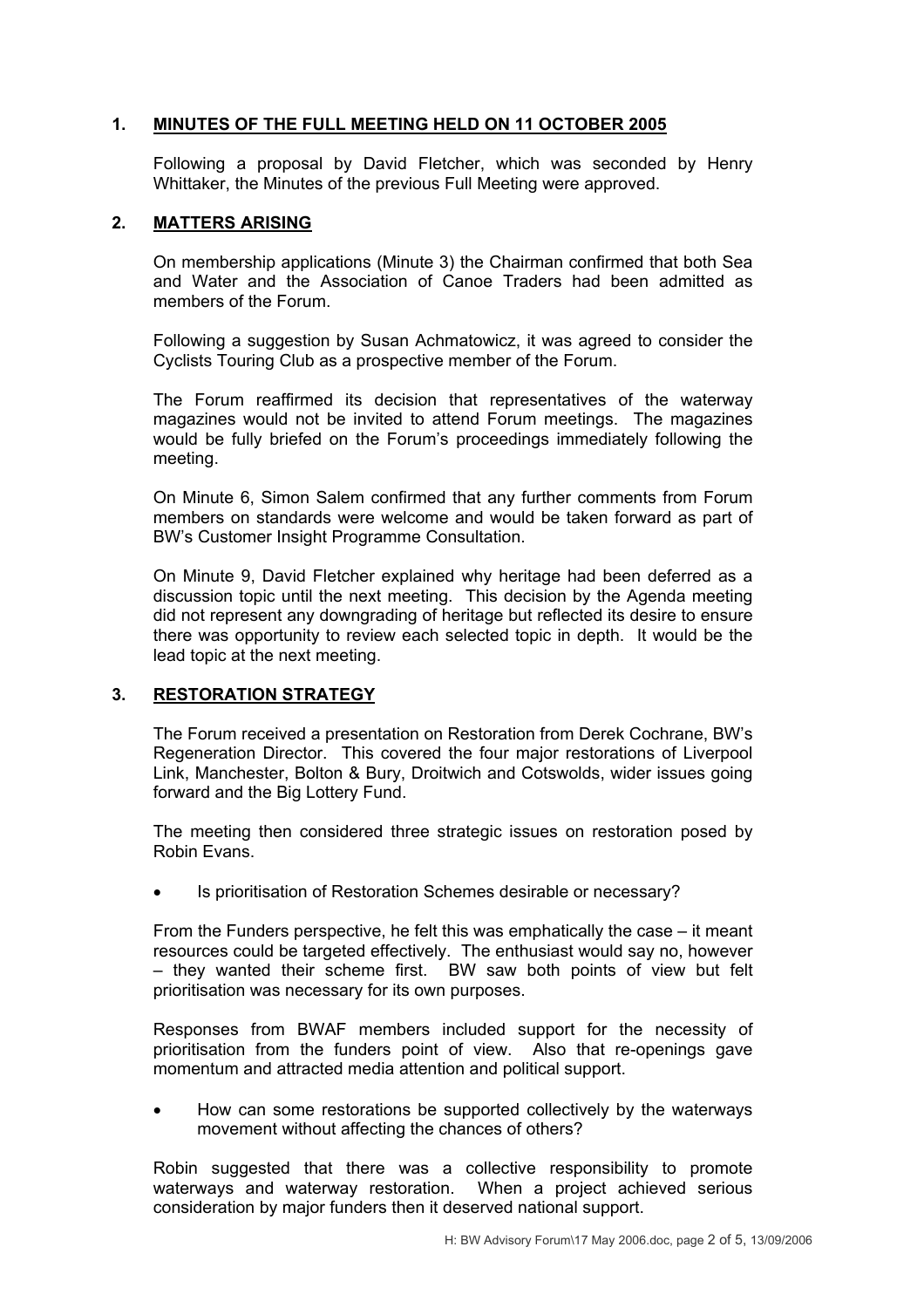Members pointed out that some fora for collective action already existed e.g. Northern and Southern Canals Associations. The Anderton Boat Lift Appeal and Lichfield and Hatherton were cited as model examples of collective action. It was felt that making better use of these fora was preferable to establishing a restoration alliance.

Should BW lead on prioritisation?

The answer from BW was no. It only felt the need to prioritise for its own purposes.

Robin added that by the same virtue BW did not need to be the lead in all projects. The Bedford & Milton Keynes Link demonstrated what could be achieved without BW's leading role. Whilst BW would not abandon anyone, limited resources meant it would not always take the lead.

A general discussion then followed and points included:

- Derek Cochrane expanded on the community, heritage and volunteering elements of restorations. He emphasised the weight that funders particularly HLF and the EU placed on these quality elements. Some funders required a volunteer co-ordinator.
- Competitiveness was a key feature of EU and Government funding schemes and would be enshrined in schemes. It was accepted that this was not just for BW but that everyone interested in waterways should work together to maximise the opportunities;
- Reference was made to the IWAAC restoration list. Audrey Smith described this as a statement of stages of readiness for restoration, not prioritisation and advised that the next review would be issued in a couple of months;
- It was suggested scheme outputs should be widened to include, for instance, horse riding routes. The Northern Reaches was already examining the options for this. The relevance of the Agenda for health was increasingly recognised;
- It was felt that one successful rural regeneration scheme would help the case of others. Derek Cochrane referred to an Access to the Natural Environment Big Lottery application which BW was working on with a consortium involving the National Trust and others;
- Urban renaissance and rural regeneration was suggested as a useful typology: it was important not to merely import the values of the town to the countryside;
- BW was ideally placed for European Structural Funding since its agenda and that of the Government matched.
- The continuing importance of volunteering after completing restoration was highlighted especially in regard to the Huddersfield and Rochdale.

Summarising the discussion, the Chairman highlighted four key themes:

Prioritisation was essential for funders;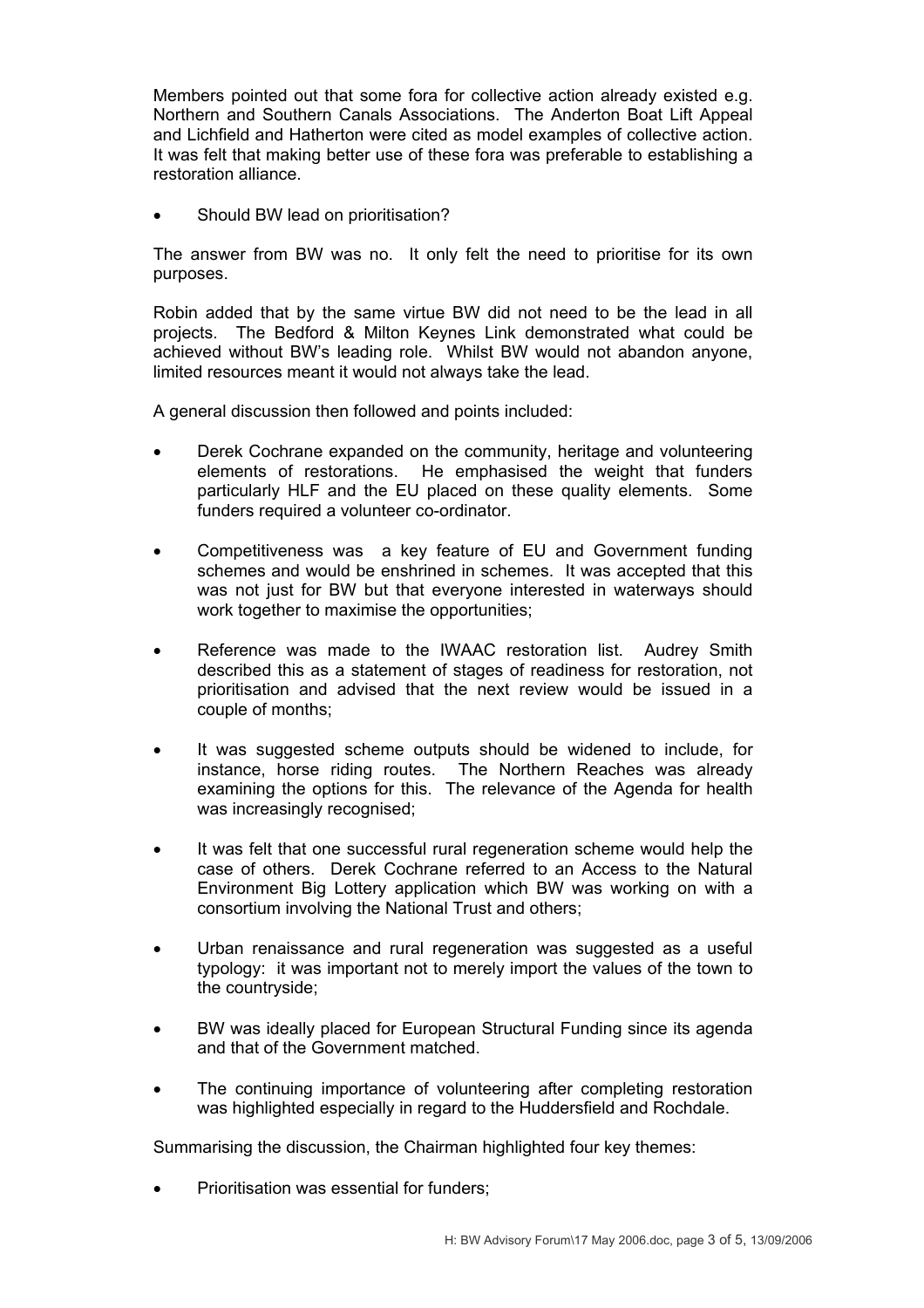- No general alliance was needed;
- Instead, we need to better understand and utilise the fora that already exist;
- Members should spread a unified message about the importance of restoration and the benefits to stakeholders.

# **4. PROPERTY PORTFOLIO**

James Froomberg, Commercial Director, BW gave a presentation on "BW and Property". This included details of its major property joint ventures, ISIS and Wood Wharf. The Chairman invited questions on the basis that there would be a full debate at the next meeting. Points included:

- Benchmarking (based on the private sector approach) should include generating less controversy;
- There needed to be a balanced approach that safe-guarded existing communities and also introducing new wider benefits through planning gain;
- Heritage criteria were needed; the HnBOC booklet "*Disappearing Heritage*" would be circulated with the October Meeting agenda;
- The impending standards advice leaflet should incorporate all user needs, including horseboats. It was also welcomed as a means of avoiding the pitfalls and mistakes of the past;
- The BW planning roadshows were welcomed.
- BW confirmed that it took full advantage of opportunities to steer local authority funding into waterways including Section 106.
- BW also confirmed that the lessons from Granary Wharf had been learnt with an improved ISIS consultation process and a more cohesive BW/ISIS relationship.
- It was suggested BW might issue a property supplement with its Annual Report;
- BW undertook to provide more information on its property income and how this was used in the business for the next meeting;

The Chairman thanked James Froomberg for his presentation. The points raised would be taken forward to the Agenda Meeting.

## **5. VOLUNTEERING**

Mike Palmer of the Waterways Recovery Group gave a presentation on "Barriers to Volunteering". He identified these as principally legislation, management and problem volunteers.

Mike expressed the view that BW had recently become more negative in its attitude to volunteers and they tended to be treated as low-skill contractors which was not appropriate. He felt that BW needed to identify what made a volunteer different and integrate this into its management approach.